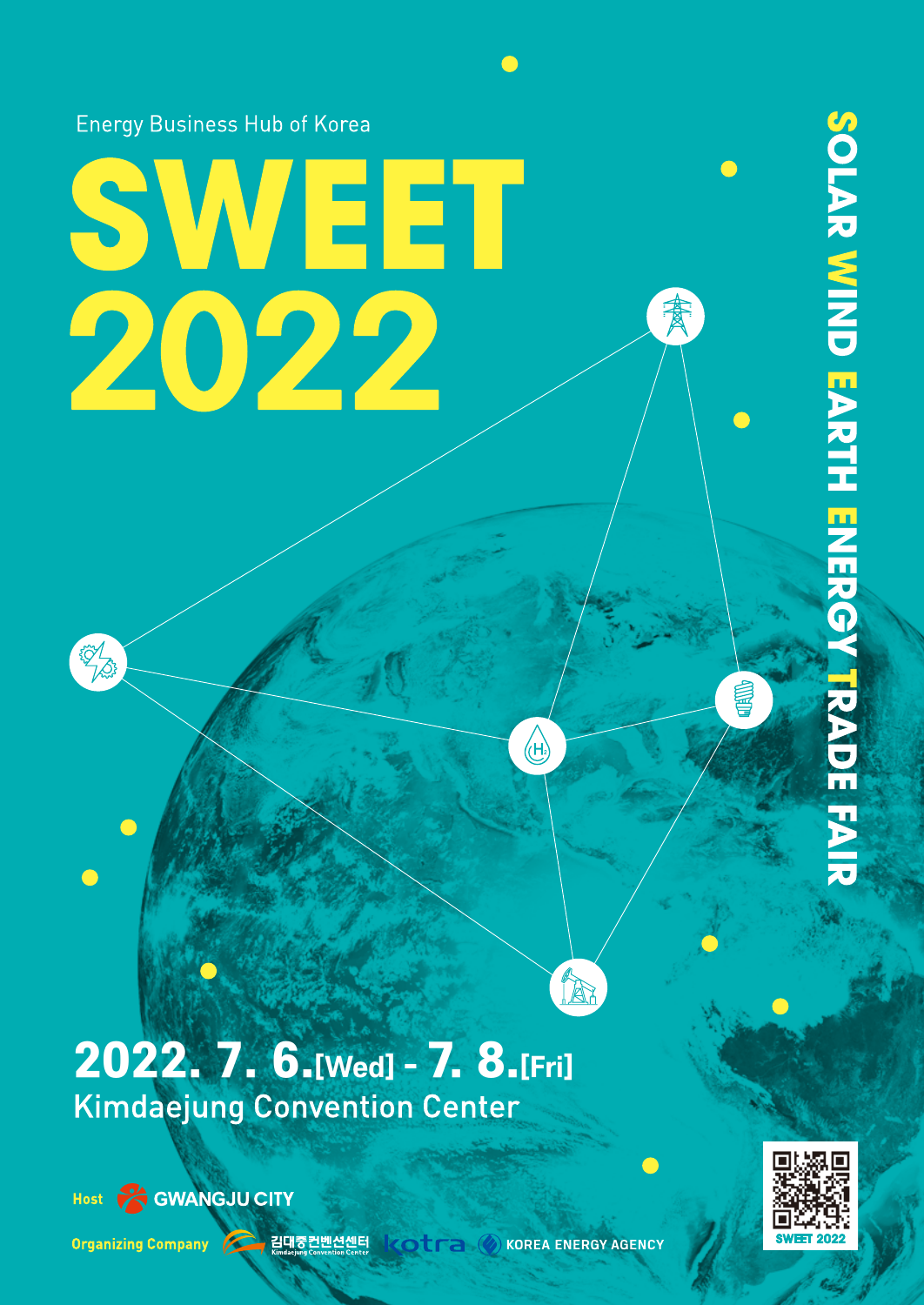### SWEET2022(Solar, Wind & Earth Energy Trade Fair 2022) **Title** 2022. 7. 6.[Wed] ~ 7. 8.[Fri], 3days **Date** Kimdaejung Convention Center **Venue Scale** 600 Booths from 250 company from 30 countries **CONANGUL CITY Host** Organizing Company 2 김대중컨벤션센터 < Otra ② KOREA ENERGY AGENCY Special Sponsor CONCEDCO CONSERVATION CONTINUES COMPO CROWNERS CONSERVANCE **Sponsor**

Ministry of Trade, Industry and Energy | KEPCO KDN | KEPCO KPS | Korea Power Exchange | Co. Energy-valley Forum | Korea Solar Energy Development Association | Korea District Heating Corporation | Korea Energy Economics Institute | Korea Institute of Energy Research | Korea Institute of Industrial Technology | Korea Electro-Technology Research Institute | Korea Institute of Energy Technology Evaluation and Planning | Korea New&Renewable Energy | Korea Electric Engineers Association | Korean Institute of Electrical Engineers | Korea Photovoltaic Society | Korean Society for New and Renewable Energy | Korean Solar Energy Society | Korea Wind Energy Association | Dongshin University | Konyang University | Korea Battery Industry Association | Korea Institute of Materials Science | Korea Energy Storage System Industry Development Association | Gwangju Technopark | Jeonnam Technopark | Jeonbuk Technopark | Busan Technopark | Chungnam Technopark | Chungbuk Technopark | Gyeongnam Technopark | Gwangju Institute of Science and Technology | Green Energy Institute / Energy Valley Enterprise Development Institute | New&Renewable Energy Material Development Center | Korea Electronics Technology Institute | Korea Green Industry Research Association | Korea Photonics Technology Institute | Korea Commission for Corporate Partnership | Korea Foundation for Corporata of Large&Small Business | Gwangju Science & Technology | Jeollabukdo Business Agency | Bitgaram Creative Center of Economy Innovation | Gwangju Economic Employment Agency



### SOLAR

Street Lamp / Module / Cell Construction Operation Service / System / Raw Material / Inverter / Production Equipment / Ray Measurement · Testing · Analysis Device / Clean – ESD Protection Devices / Ingot-Water



### ENERGY EFFICIENCY IMPROVEMENT

**O** KOGAS

ESS / Boiler / High-Efficiency Light / LED / Insulator / Hybrid Car / High-Efficiency Home Appliance / Power Supply Management Equipment / Geothermal Air Conditioning and Heating System Construction / Manufacturing Heat Pump production, etc



\_pending

### SMART GRID

Intelligent Transit (Electric car, Charger, Battery, Motor) / Intelligent New Renewable Energy / ICT



### WIND POWER

Parts Manufacture / Wind Power System Development / Offshore Wind Power Development



### ELECTRIC POWER

Power Transmission & Distribution Electrical Cable / Surge / Electric Power Analyzer Surge Protective Device / Information and Communications Technology

### **HYDROGEN**

- OCEAN & SMALL HYDRO POWER
- SECONDARY CELL
- BIO & UNUSED ENERGY



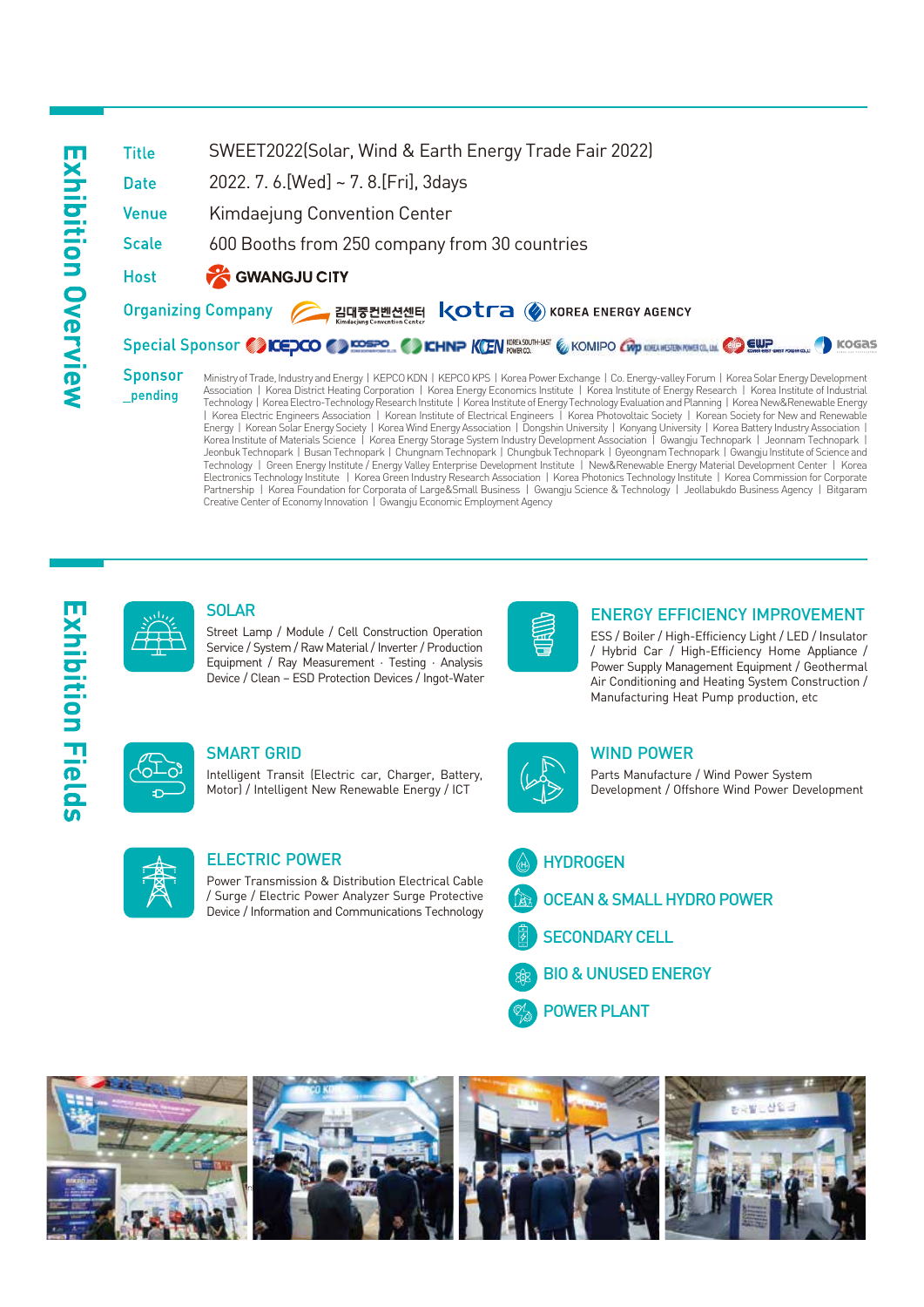## **SWEET 2022**

| <b>Registration Procedure</b>                                                                                             |                                                                                                                                                                                                                                                                                                 |
|---------------------------------------------------------------------------------------------------------------------------|-------------------------------------------------------------------------------------------------------------------------------------------------------------------------------------------------------------------------------------------------------------------------------------------------|
| Registration<br>Submission                                                                                                | Necessary<br>Remaining<br><b>Exhibition</b><br>Down<br><b>Documents</b><br><b>Fee Payment</b><br>Payment<br>Participation<br>Submission                                                                                                                                                         |
| <b>Booth Information</b>                                                                                                  |                                                                                                                                                                                                                                                                                                 |
| Category                                                                                                                  | <b>Remarks</b>                                                                                                                                                                                                                                                                                  |
| COMPANY NAME<br><b>Standard Booth</b>                                                                                     | 2,200 USD<br>• Booth floor 9m <sup>2</sup> (3x3m), Wall height 2.5m, Company Sign, lightings<br>• Electric outlets (2 outlets of 1 kw), 1 Information desk, 1 Round table, 3 chairs<br>* Construction by SWEET secretariat                                                                      |
| <b>Premium Booth</b>                                                                                                      | 3,000 USD<br>• Booth floor 9m <sup>2</sup> (3x3m), Wall height 2.5m, Company Sign, lightings<br>• Electric outlets(2 outlets of 1kw), 1 Information desk, 1 Round table, 3 chairs<br>* Construction by SWEET secretariat * Registration only available for 2 or more booths (18m <sup>2</sup> ) |
| (Space only)<br><b>Bare Floor Space Only</b>                                                                              | Szone 2,500 USD<br>Azone 2,300 USD<br>2,000 USD<br><b>B</b> zone<br>• The office provides only the booth floor $9 \text{ m}^2(3 \text{x} 3 \text{m})$<br>• The participating company designs and constructs its own booth.<br>* Consult with the secretariat if the height excesses 4m.         |
| ※ Scan to the QR code on the cover * Booth option and fee are subject to change in accordance with updated circumstances. |                                                                                                                                                                                                                                                                                                 |

**\*Early-bird registration : 20% off the standard pricing (deadline : 8th April 2022, KST 24:00) \*Additional 10% discount for reparticipation**

### | 01 | KOTRA co-hosted Business Meeting

•KOTRA co-hosted 1:1 professional business meeting with overseas buyers and support for export MOU

### | 02 | Business Meetings with Public Energy Companies

- •Provide business opportunities with public energy companies in Bitgaram Innovation City, such as KEPCO.
- Numerous major public energy companies, research institutes, and public officials in charge of new and renewable energy supply projects from local governments across the country visited

### | 03 | Academic Events about New and Renewable Energy

- •Professional academic seminars and conferences of each field of energy
- •New product introduction event



**Concurrent Events**